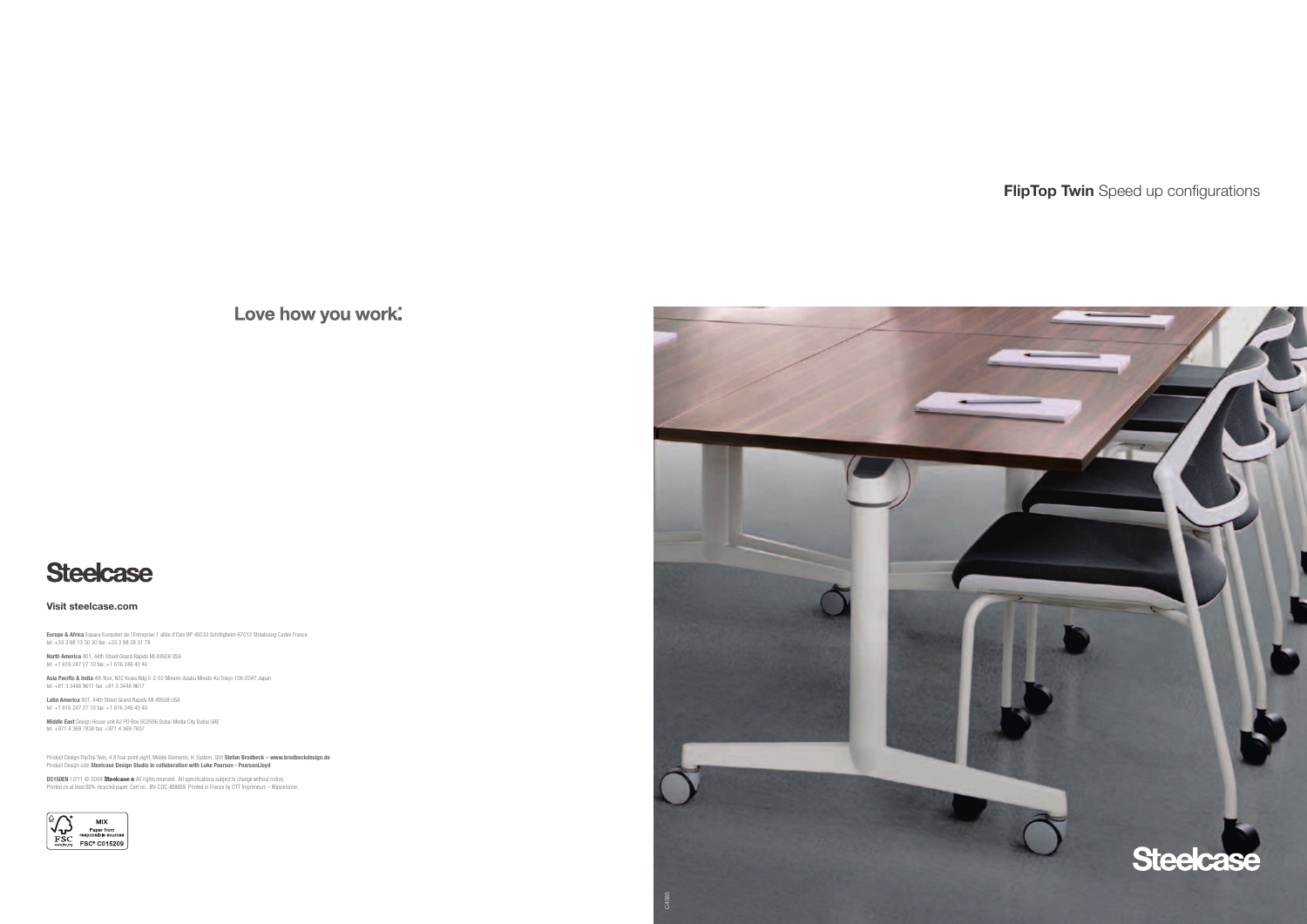

Intelligent products can significantly reduce the costs associated with conference rooms by increasing their rate of use.

Users need facilities to be flexible, they need to be able to **set up different configurations quickly and easily** and to handle speedy changeovers between training sessions, group meetings or conferencing.

FlipTop Twin has been specifically conceived for this purpose and offers a multiplicity of uses and simple mechanisms.

### **Why FlipTop Twin?**

- 1 Quick and easy installation
- 2 Space efficiency
- 3 Integrated cable management solution

## **Observations & Insights**



Most meeting tables are not intuitive to set up and use.



Cable management in meeting rooms can be awkward and inadequate.



## **FlipTop Twin** Speed up configurations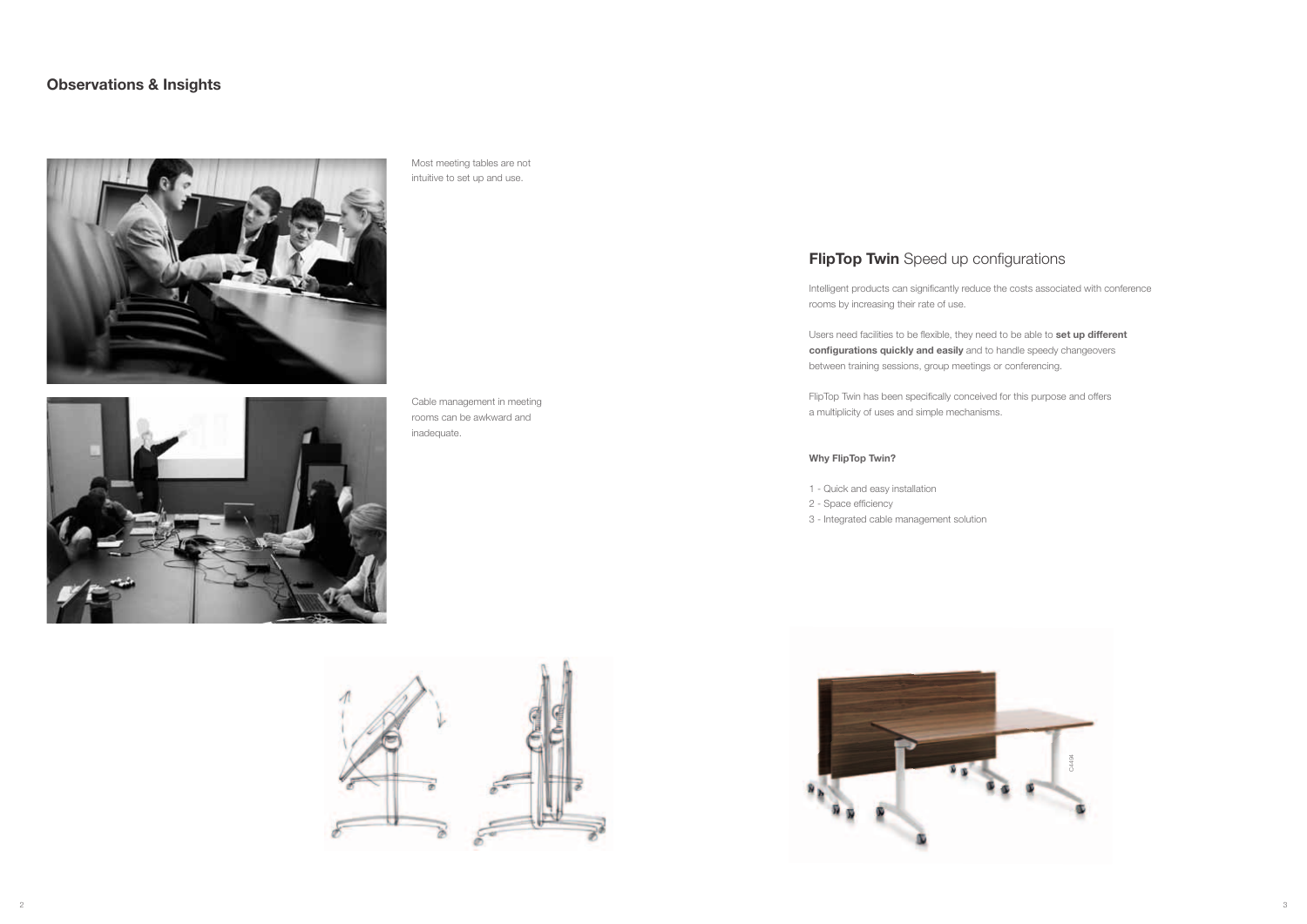



Cutting costs is of paramount importance in today's tough economic climate. Organisations expect more from their floor space and need **meetings to be quick and efficient**.

**Yet group work is dynamic and requires different settings and environments**. Individuals may need to quickly transform a U-shape configuration into several blocks for small team work.

**Space optimisation is made easy with FlipTop Twin tables and Pin Boards**. Thanks to the intuitive folding mechanism, the FlipTop Twin tables are quickly installed and easily reconfigured by the users. The Pin Walls can be used as space dividers to create small group spaces.

**Just install, use, reconfigure and fold away**.

## **Easy reconfiguration**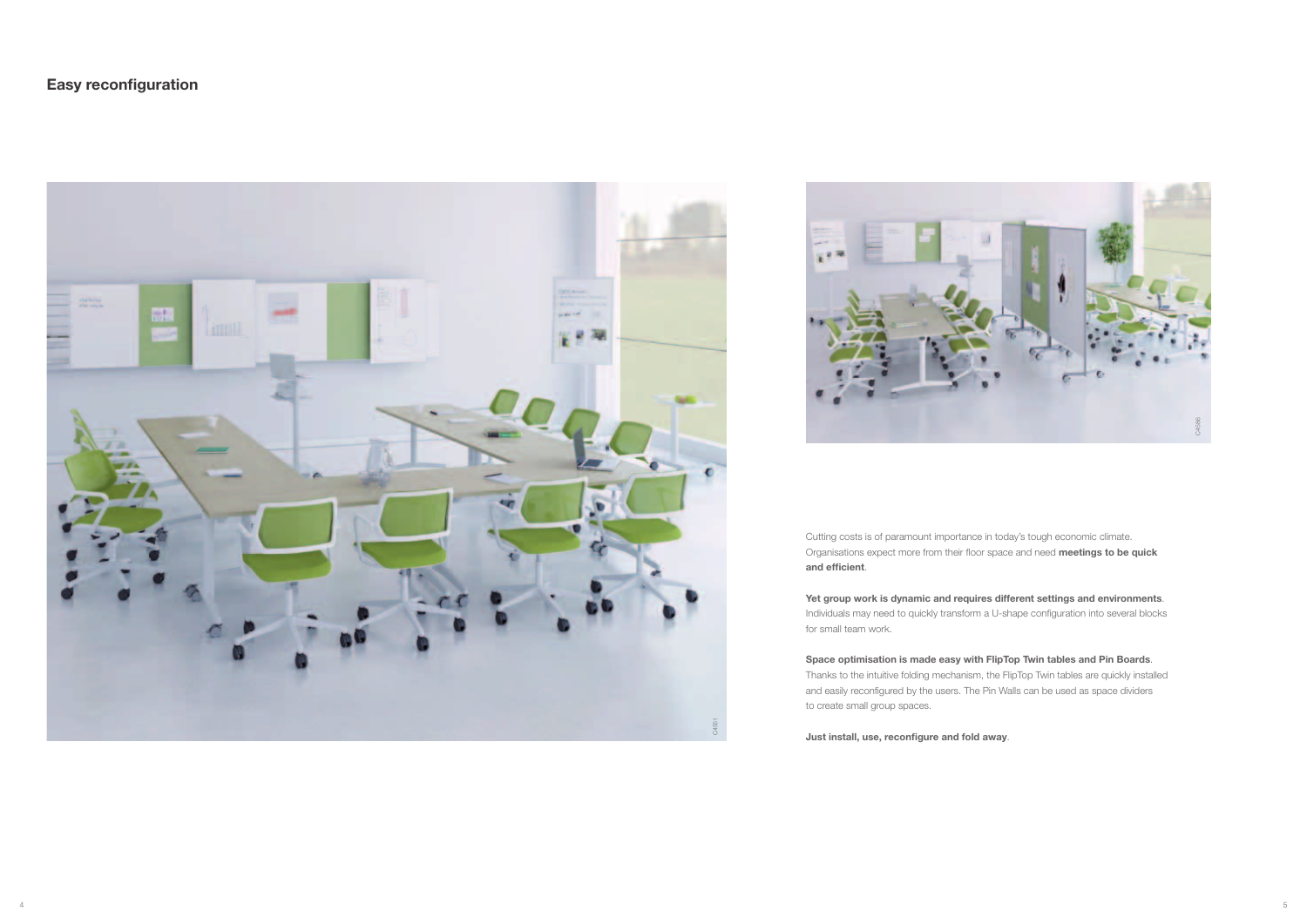

#### **Space efficiency**

Due to it's flexibility and modularity FlipTop Twin guarantees efficient use of meeting space. Unused elements can be stored neatly to clear surface areas.





#### **Integrated cable management**

Pre-assembled electrification allows quick installation and easy user access to power. Power connection between the tables can be installed simply.

#### **PowerBox option**

Comprises built-in housing, triple socket (UK double socket incl. fuse), power cable and connection cable.



#### **Quick and easy installation**

FlipTop Twin is 100% symmetric. The top can be flipped to both sides either by hand or foot and it can be used from both sides. A tested safety mechanism ensures stability and is easily accessible from any angle.



**How it works**



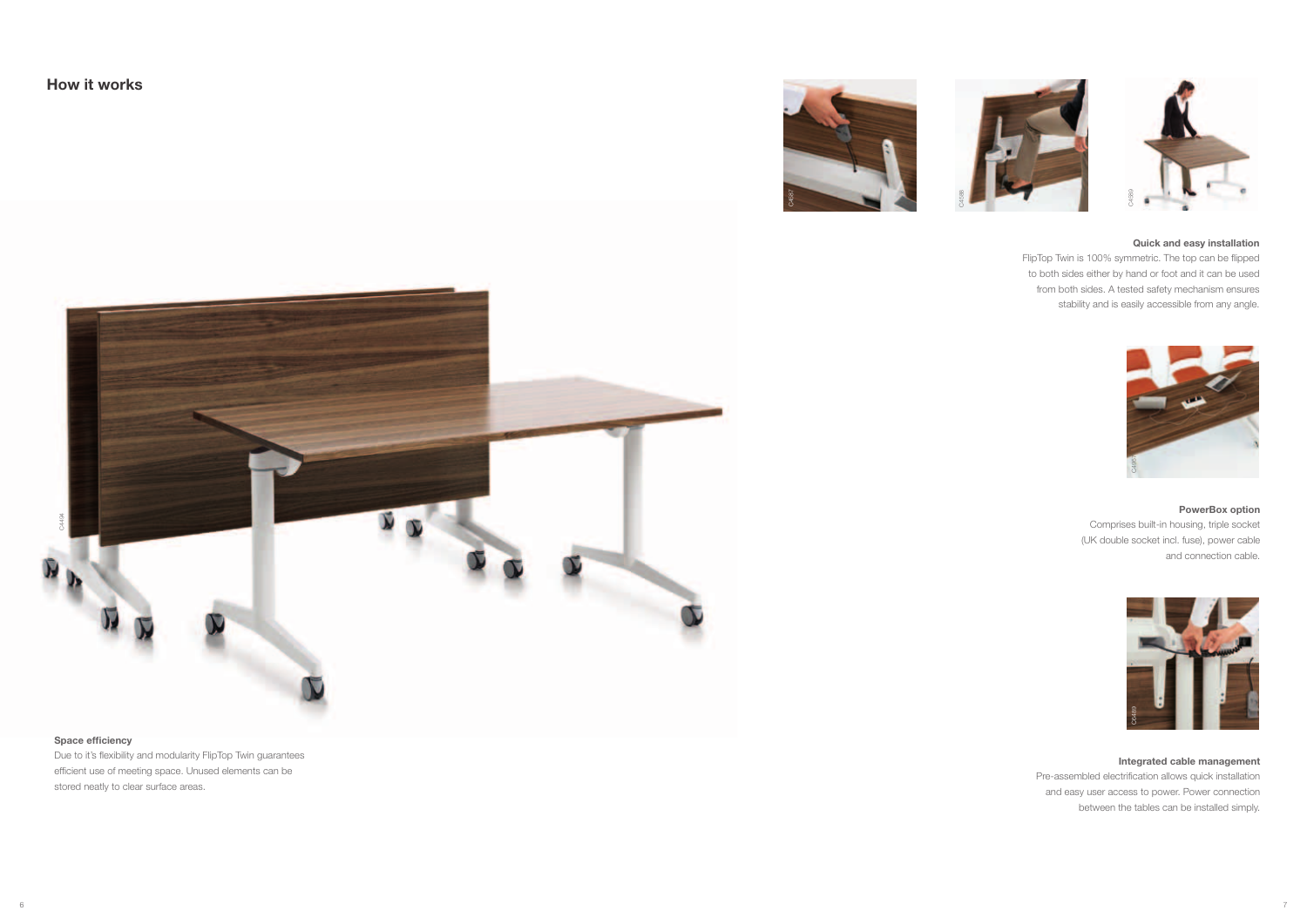

## **System overview**

**Table top shapes** **Dimensions in mm**



| <b>Dimensions</b><br>in mm |             | 3mm      | <b>Corner Radius Corner Radius PowerBox</b><br>50mm | (optional) |
|----------------------------|-------------|----------|-----------------------------------------------------|------------|
| W 1300                     | D 650       | X        | $\times$                                            | X          |
| W 1400                     | D 700       | $\times$ | X                                                   | $\times$   |
| W 1500                     | D 750       | $\times$ | X                                                   | X          |
| W 1600                     | D 800   900 | $\times$ | $\times$                                            | $\times$   |
| W 1800                     | D 800   900 | X        | X                                                   | X          |
| W 2000                     | D 800   900 | $\times$ | $\times$                                            | $\times$   |
| W 1800                     | D 1000      | X        |                                                     |            |
| W 2000                     | D 1000      | $\times$ |                                                     |            |
| ø 1600                     |             | X        | X                                                   |            |
| ø 1800                     |             | X        | X                                                   |            |
| 90° / W 800 / 800          |             | $\times$ |                                                     |            |
| 165° / W 800 / 800         |             | X        |                                                     |            |



**Dimensions**



## **Teaming in small groups**

Having a dedicated team area in which people are located for the duration of a project, can double productivity according to research conducted by the University of Michigan.

Supporting collaboration for small groups is about creating spaces that:

- Are dedicated to impromptu meetings.
- Provide small areas where two or three people can gather close to their workstation.
- Use vertical surfaces to support a variety of media (digital and paper).
- Provide efficient technology so that anyone can project and share data equally.

FlipTop Twin tables, Pin-Board and cobi chairs